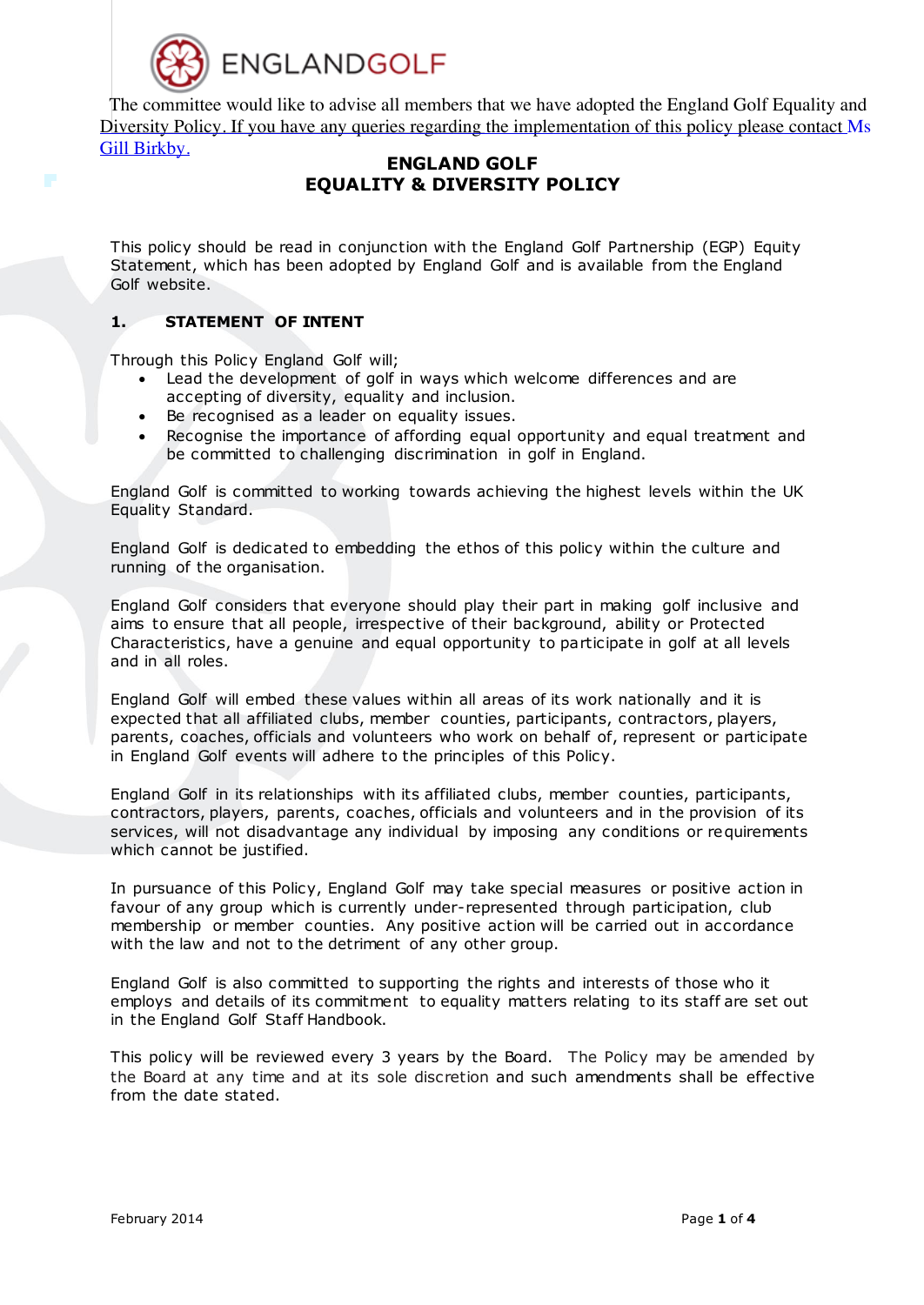

### **2. LEGAL REQUIREMENTS**

The commitments of England Golf, outlined within this Policy are in line with the Equality Act 2010, Rehabilitation of Offenders Act 1974, Protection from Harassment Act 1997, the Employment Act 2002, Part Time Workers (Prevention of Less Favourable Treatment) Regulations 2000, Fixed Term Employees (Prevention of Less Favourable Treatment) Regulations 2002 and the Human Rights Act 1998.

The Equality Act 2010 provides protection from discrimination in relation to certain "Protected Characteristics", namely:

Age **Disability** Sex Sexual Orientation Race Religion or Belief Marriage and Civil Partnership Gender Reassignment Pregnancy and Maternity

#### **EXPLANATION**

Discrimination can take many guises including verbal, physical, and online conduct. It may not always be obvious to the perpetrator or intended and therefore it is necessary for people to be aware of the different types of discrimination and the impact their actions have on others.

- 1. Direct discrimination is where someone is treated less favourably than another person because of a Protected Characteristic . This could take the form of discrimination by association where direct discrimination is against someone because they are associated with another person who possesses a Protected Characteristic or discrimination by perception where direct discrimination is against someone because the other person thinks they possess a particular Protected Characteristic .
- 2. Indirect Discrimination occurs where the effect of certain provisions, criteria or practices ("PCPs") imposed by an organisation has an adverse impact disproportionately on a certain group and cannot be justified. Indirect discrimination generally occurs when a PCP, which is applied equally to everyone, can be met by a considerably smaller proportion of people from a particular group the PCP is to their disadvantage and it cannot be justified on other grounds.
- 3. In relation to the Protected Characteristic of disability, unfavourable treatment which is because of something arising in consequence of someone's disability (e.g. the inability to carry out certain tasks) is also unlawful unless it can be appropriately justified.
- 4. Harassment includes sexual harassment and other unwanted conduct related to a Protected Characteristic which has the purpose or effect of violating someone's dignity or creating an intimidating, hostile, degrading, humiliating or offensive environment for the individual. In determining whether conduct can reasonably be considered as having such effect, the perception of the complainant will be taken into account. People can complain of behaviour they find offensive even if it is not directed at them.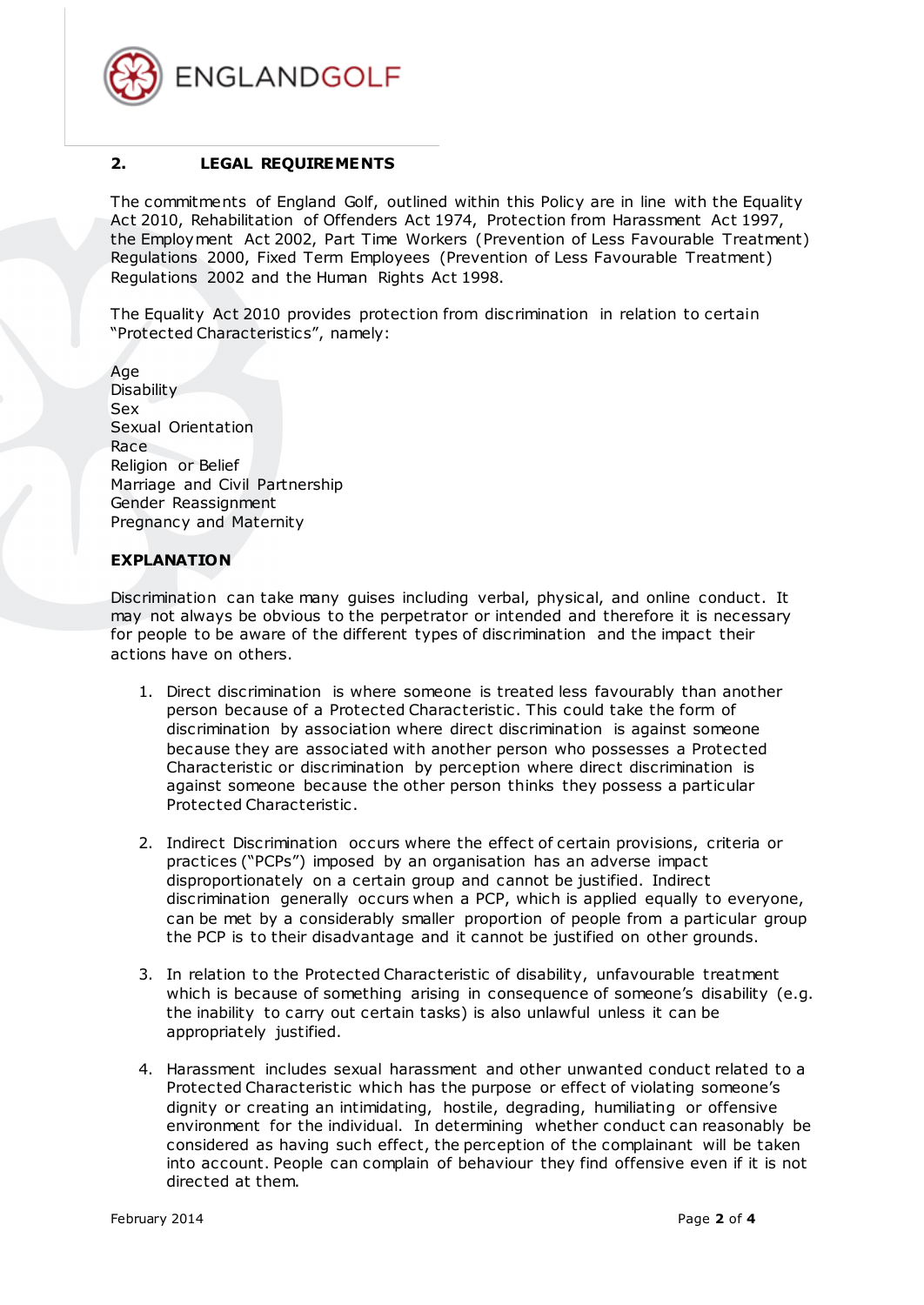

- 5. Victimisation is where someone is treated unfavourably because they are known, or suspected to have done, or intend to do, one of certain protected acts, such as bringing discrimination proceedings, making related allegations or giving evidence in relation such things.
- 6. We consider bullying to include behaviour which is offensive, intimidating, malicious, insulting or an abuse of power through means intended to undermine, humiliate, denigrate or injure and can include references or inferences relating to Protected Characteristics.

## **3. POLICY IMPLEMENTATION**

England Golf will;

- 3.1 Be responsible for advocating equality in golf and will proactively encourage the involvement of all people regardless of background, ability or any of the Protected Characteristics.
- 3.2 Be responsible for the promotion of the Policy to affiliated clubs, member counties, participants, contractors, players, parents, coaches, officials and volunteers.
- 3.3 Produce, review and maintain an Equality & Diversity Action Plan from 2014 to 2017 to ensure that the aims and intentions of the Policy are delivered throughout England Golf.
- 3.4 Ensure all Tournaments and activities administered by England Golf are carried out in a fair and equitable way (except where specific situations and conditions prevent this – for example, England Golf reserves the right to limit competitions to specific age, gender or disability groups where this is necessary to ensure equitable, safe and equal competition).
- 3.5 Monitor and review all England Golf policies and procedures to ensure they are promoting equality and diversity.
- 3.6 Ensure all material prepared, produced and distributed by, or on behalf of England Golf promotes a clear image of diversity within the sport of golf.
- 3.7 Increase collaboration with partners and other appropriate organisations, as detailed within the Equality & Diversity Action Plan to ensure fair and consistent treatment for all those in golf and promote opportunities within the game.
- 3.8 Monitor the diversity of its participants, players and volunteers, to best understand the diversity that exists within England Golf and the requirements and needs of individuals. Trends will be mapped over time, highlighting priority areas and progress. All monitoring undertaken by England Golf will be held in accordance with England Golf's Data Protection Policy and the Data Protection Act 1998.
- 3.9 Provide appropriate training and support to all contractors, officials and volunteers to raise awareness of both the collective and individual responsibilities.